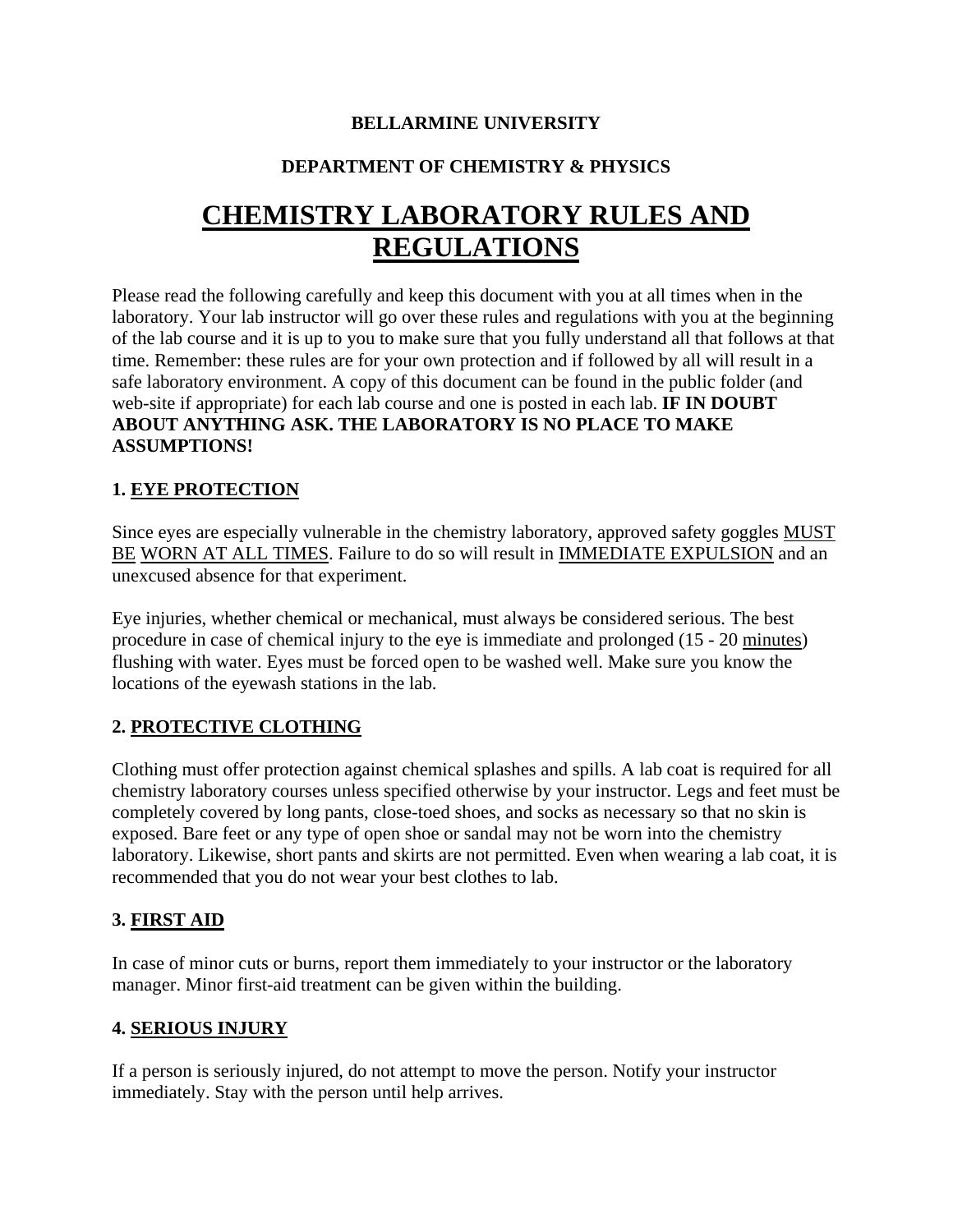# **5. SMOKING, EATING OR DRINKING**

Smoking, eating or drinking are not allowed in the teaching laboratories or the stockroom.

# **6. CHEMICAL FUMES**

Exercise great care in noting the odors of fumes and avoid breathing fumes of any kind.

# **7. CHEMICAL SPILLS AND BENCH TIDINESS**

Small spills should be cleaned up using the appropriate method. If in doubt or for larger spills, contact your instructor or the laboratory manager for instructions. You are responsible for keeping your bench tidy at all times. Do not use the analytical balances for weighing out NaOH and KOH. Use the top-loading balances for this purpose. It is your responsibility to keep all balances clean at all times. Failure to do so will result in a lowering of everyone's lab grade by 5% for the first offense, 10% for the second and so on. All items not required to run an experiment (e.g. book bags, coats, etc.) must not be placed in the aisles or on the bench tops. In P-274 use the adjacent student lounge. In P-210 use the area next to the windows.

# **8. RUNNING EXPERIMENTS**

Do not change the experimental procedure in any way unless instructed to by the instructor. Always know the chemicals you are working with and what to do in case of an accident or spillage. You have the right of access to the Material Data Safety (MSD) sheet for any chemical you are using. Please contact the lab manager for access to the MSD sheets. Never take chemicals out of the lab. Keep transportation of chemicals to a minimum in the lab. Always transport chemicals in an appropriate container. If a chemical container is empty and needs refilling take the empty container to the stockroom for refilling. You are not allowed to take chemicals out of the stockroom unless the lab manager or a designated work-study student gives them to you. Put all ring stands and supports back where you found them. Make sure they are put away properly and that they do not block the aisles. You are not allowed to work alone in a lab. Make sure there is always at least one other person in the lab with you.

# **9. LAB HOURS**

You are not allowed to work in the lab outside of times regularly scheduled for your lab section unless given permission by the instructor. Working in the lab after hours is expressly forbidden except for students enrolled in senior research and upper division courses. Such students must have the permission of their supervisor for each occasion and are not allowed to work alone under any circumstances. Lab work is not allowed when the University is officially closed.

# **10. FIRE**

Familiarize yourself with the location and proper use of the fire extinguishers. Should a fire alarm sound while you are working in the lab, turn off any heat source and leave the building by the nearest exit. Try to remain together as a group and await further instructions.